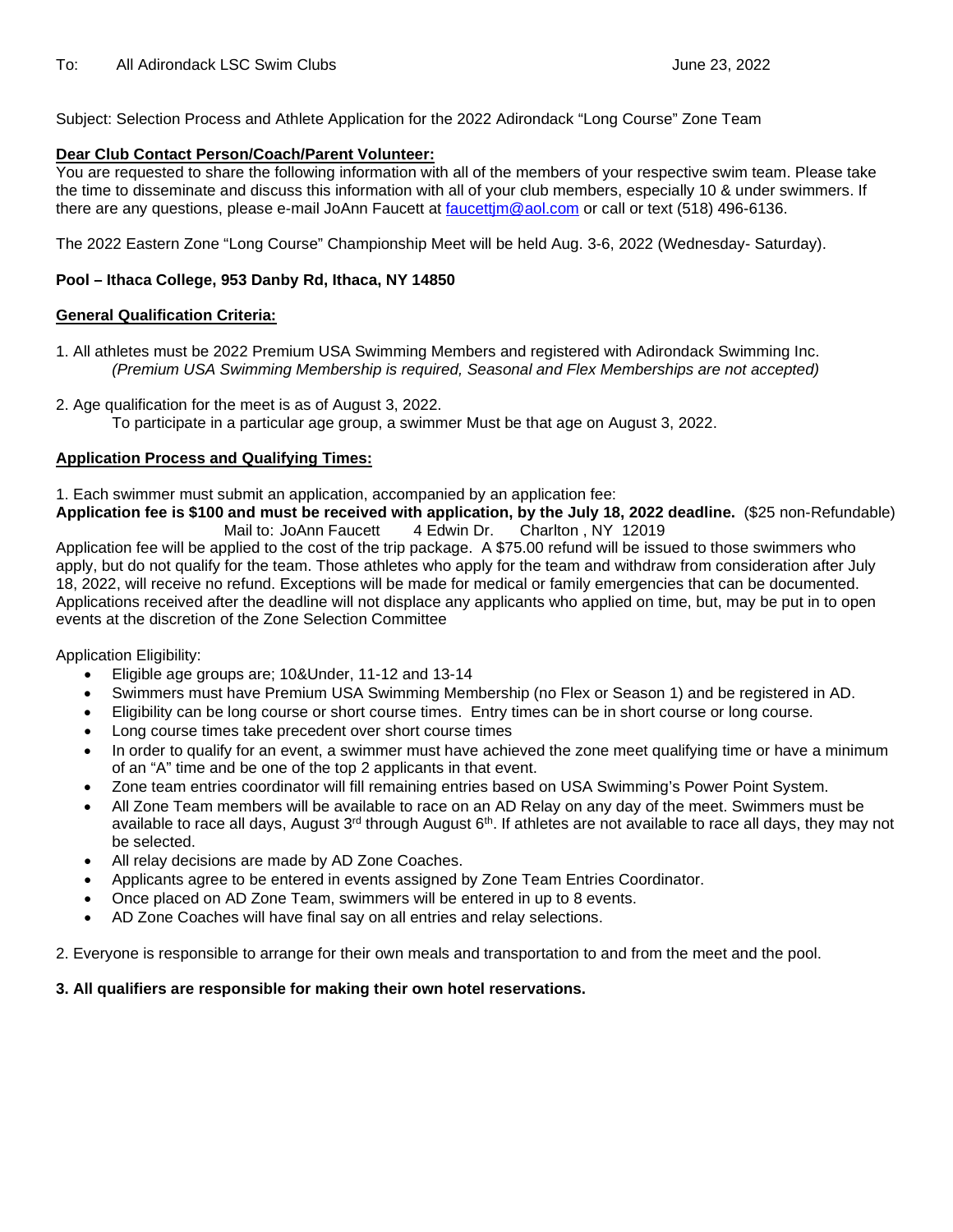#### Qualifications per Meet Announcement

*Meet Announcement details*

*• Competition is restricted to swimmers registered in one of the 12 LSCs in the Eastern Zone.*

- *Each swimmer must have a current USA Swimming premium athlete registration in the LSC which he/she represents.*
- *On-site registration will not be accepted at this meet.*
- *Swimmer's age as of August 3, 2022, determines his/her age group for the entire meet.*
- *Times must have been achieved between August 4, 2021, and the meet entry deadline.*

*• If an LSC does not enter two (2) swimmers who have the time standard in an event, the LSC may enter up to two (2) swimmers in that event regardless of their qualifying time.*

*• Eligibility of athletes with qualifying times for higher level meets:*

*o o Athletes who have competed in an Individual Event at the USA Swimming National Championships, the USA Swimming Spring Championships, US Open, the USA Swimming Junior Championships or a USA Swimming Trials Class meet are not eligible to enter and compete at an EZ AG Championship meet.*

*o Athletes 13 years of age and over who have achieved a qualifying time in an individual event for any of the above meets prior to the entry deadline for the EZ meet, may not enter and compete in an EZ AG Championship meet.*

*o Athletes 12 years of age or younger who have achieved a qualifying time in an individual event for any of the above meets but have not competed in that event at the stated meet, may enter and compete in that event in an EZ AG Championship meet.*

*• LSCs may enter a maximum of Two (2) teams per relay event. 8 individual events max as long as they have a cut time. Relays must be made up of swimmers competing in the meet in individual events. 'Relay only' swimmers are NOT allowed.*

- *Max of 3 individual events per day.*
- *All entries must be submitted by the LSC – entries from individuals will not be accepted.*
- *All entry times MUST be submitted in SCY or LCM*

*See full announcement here:* [Host club name \(easternzoneswimming.org\)](http://www.easternzoneswimming.org/meet_info/2022_LC_Age_Group_Zones_Meet_Announcement.pdf)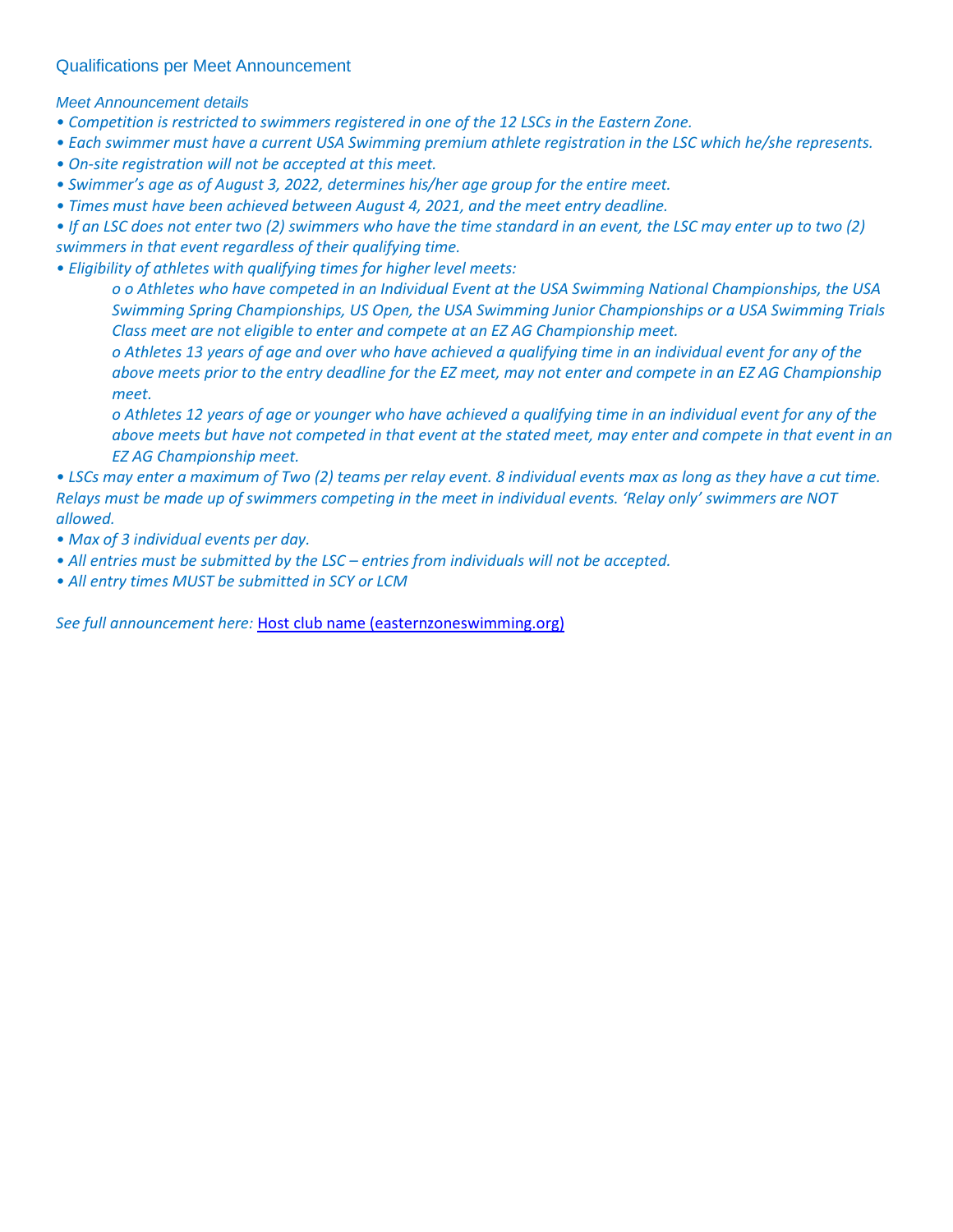# **2022 ADIRONDACK SWIMMING LONG COURSE ZONE ALL STAR TEAM APPLICATION**

**APPLICATION DEADLINE: July 18, 2022**

**Applications Must be Received by the Deadline Above**

## **PRINT ALL INFORMATION CLEARLY**

| Phone: athlete $(\_\_\_)$ parent $(\_\_)$                                  |            |  |                                   |          |                  |            |  |  |
|----------------------------------------------------------------------------|------------|--|-----------------------------------|----------|------------------|------------|--|--|
|                                                                            |            |  |                                   |          |                  |            |  |  |
| Age on August 3, 2022: ___________________                                 |            |  |                                   |          |                  |            |  |  |
| Circle the size you want from the selections below. Do not write in sizes. |            |  |                                   |          |                  |            |  |  |
| T-Shirt Size (circle one) Adult -                                          |            |  | S <sub>s</sub>                    |          |                  | M L XL 2XL |  |  |
| Jacket Size (circle one) Youth -                                           |            |  | S <sub>st</sub>                   | <b>M</b> | L                | <b>XL</b>  |  |  |
|                                                                            | Women - XS |  | S <sub>st</sub>                   |          | M L XL           |            |  |  |
|                                                                            | Men -      |  | S <sub>s</sub>                    | <b>M</b> | L <sub>ine</sub> | <b>XL</b>  |  |  |
| Application Fee: \$100.00                                                  |            |  |                                   |          |                  |            |  |  |
| <b>Make checks payable to: "Adirondack Swimming"</b>                       |            |  |                                   |          |                  |            |  |  |
| Send all applications and fees to: JoAnn Faucett                           |            |  | 4 Edwin Dr.<br>Charlton, NY 12019 |          |                  |            |  |  |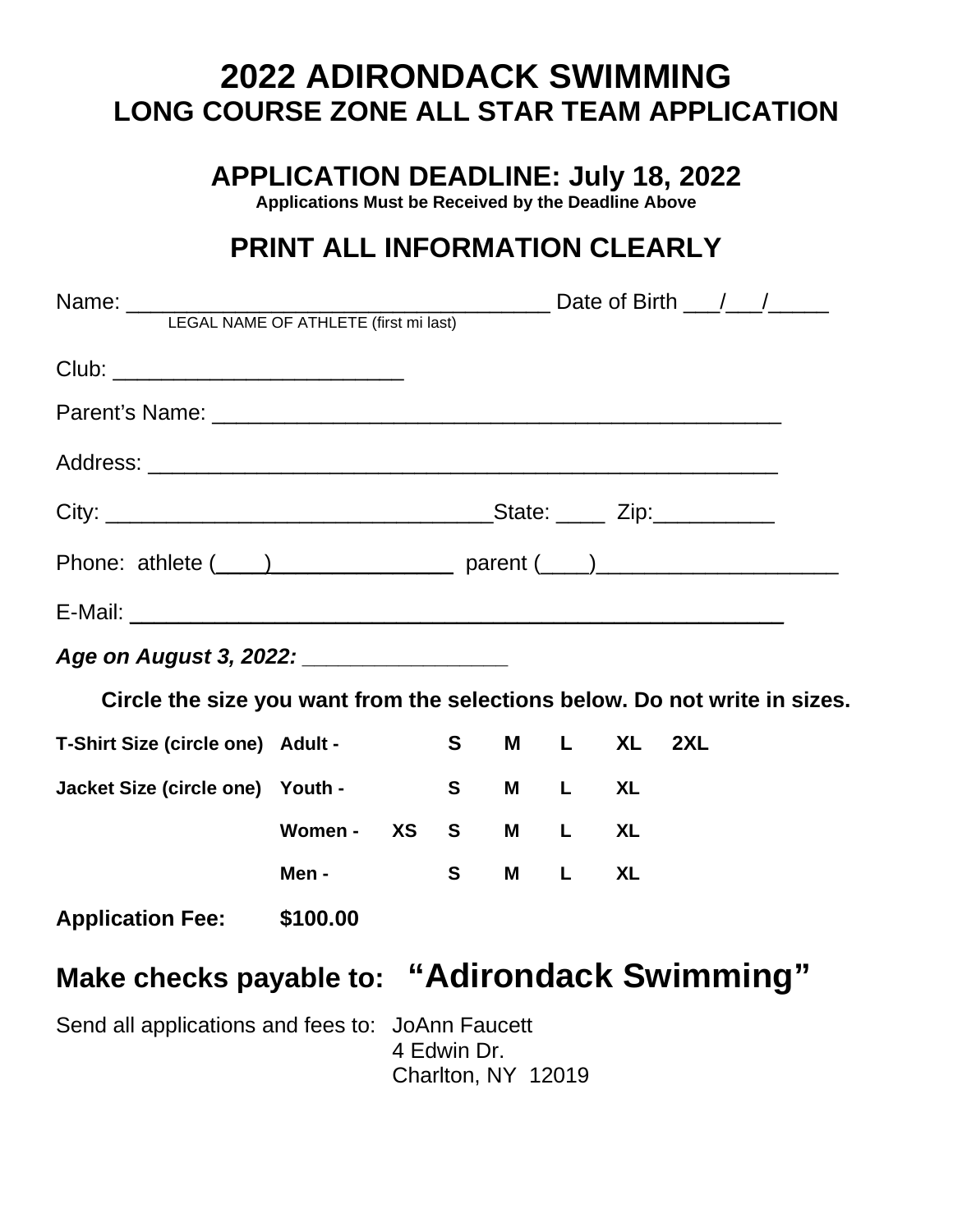### **ADIRONDACK SWIMMING ZONE ALL STAR TEAM CODE OF CONDUCT**

#### **All Adirondack Swimming Zone Team Members are Required to Adhere to the Following Code of Conduct:**

- 1. Team attire must be worn while on deck and during all competition.
- 2. Attendance at all team meetings is mandatory.
- 3. A nightly curfew will be established and must be observed by all athletes.
- 4. PROHIBITED are, possession or use of alcoholic beverages, tobacco and illegal drugs.
- 5. Inappropriate or destructive behavior is prohibited and will not be tolerated.
- 6. Disrespect, including sexual harassment or the appearance of sexual harassment, for any member of our team, or any other team, is strictly prohibited and will not be tolerated.

THE ABOVE CODE OF CONDUCT WILL BE IN EFFECT FROM

THE TIME THE TEAM IS ASSEMBLED UNTIL RELEASE AT THE END OF THE TRIP.

### **VIOLATIONS OF ANY OF THE ABOVE WILL RESULT IN THE FOLLOWING:**

- Immediate dismissal from the team including sending the athlete home at the athlete's own expense.
- Scratching from further competition.
- Further disciplinary action from the Review Board of Adirondack Swimming.

I have read and understand the above code of conduct and I agree to abide by the above code of conduct while a member of the Adirondack Swimming Zone Team.

| ATHLETE'S SIGNATURE:       | Date: |
|----------------------------|-------|
| PARENT/GUARDIAN SIGNATURE: | Date: |
|                            |       |

--------------------------------------------------------------------------------------------------------------------------------------------

### **PERMISSION FOR EMERGENCY TREATMENT**

I HEREBY GIVE PERMISSION TO THE STAFF MEMBERS OF THE ADIRONDACK SWIMMING ALL STAR ZONE TEAM TO SIGN FOR EMERGENCY MEDICAL TREATMENT FOR MY SON/DAUGHTER , DURING THE ADIRONDACK SWIMMING TRIP TO THE EASTERN ZONE CHAMPIONSHIP MEET, IN THE EVENT THAT I CANNOT BE REACHED AT THE TIME OF THE EMERGENCY.

ATHLETE'S NAME: **WE are all that the set of the set of the set of the set of the set of the set of the set of the set of the set of the set of the set of the set of the set of the set of the set of the set of the set of th** PARENT/LEGAL GUARDIAN SIGNATURE: \_\_\_\_\_\_\_\_\_\_\_\_\_\_\_\_\_\_\_\_\_\_\_\_\_\_\_\_\_\_\_\_\_\_\_ EMERGENCY TELEPHONE NOs. TO CALL DURING TRIP: **INSURANCE INFORMATION** Carrier Name: \_\_\_\_\_\_\_\_\_\_\_\_\_\_\_\_\_\_\_\_\_\_\_\_\_\_\_\_\_\_\_\_\_\_\_\_\_\_\_\_\_ Tel. No.: \_\_\_\_\_\_\_\_\_\_\_\_\_\_\_\_\_\_\_\_\_\_\_ ID # \_\_\_\_\_\_\_\_\_\_\_\_\_\_\_\_\_\_\_\_\_\_\_\_\_\_\_\_\_\_\_\_\_ Group No.:\_\_\_\_\_\_\_\_\_\_\_\_\_\_\_\_\_\_\_\_\_\_\_\_\_\_\_\_\_\_\_\_\_\_\_\_\_\_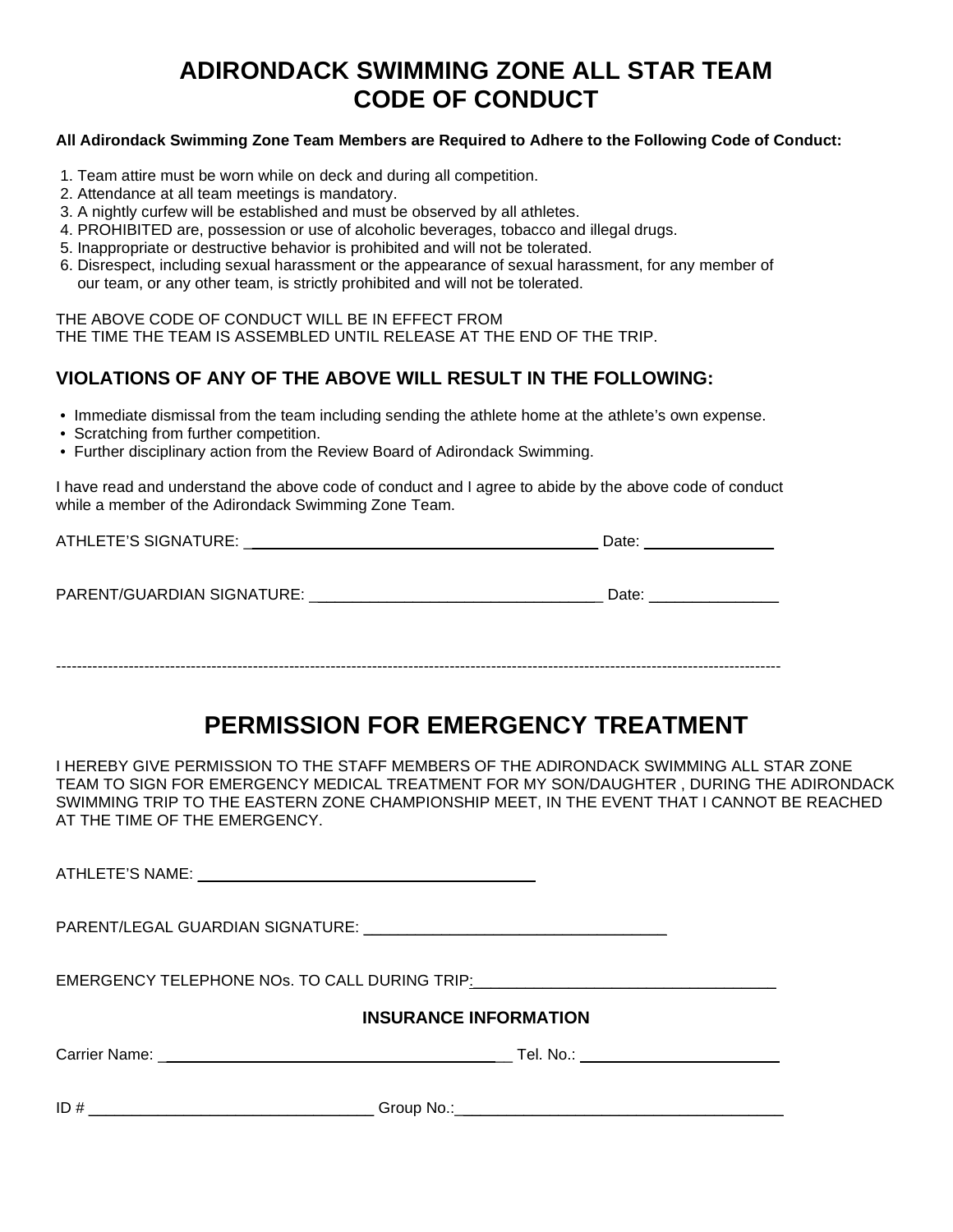## **Adirondack Swimming LSC Travel Policies**

#### **Section 1 - USA Swimming Required Travel Policies**

Club and LSC travel policies must include these policies. These items are Code of Conduct stipulations in the USA Swimming Rulebook.

a) Club travel policies must be signed and agreed to by all athletes, parents, coaches and other adults traveling with the club. (305.5.D)

b) Team managers and chaperones must be members of USA Swimming and have successfully passed a USA Swimming-administered criminal background check. (305.5.B)

c) Regardless of gender, a coach shall not share a hotel room or other sleeping arrangement with an athlete (unless the coach is the parent, guardian, sibling, or spouse of that particular athlete). (305.5.A)

d) When only one athlete and one coach travel to a competition, the athlete must have his/her parents' (or legal guardian's) written permission in advance to travel alone with the coach. (305.5C)

#### **Section 2 – Adirondack Swimming LSC Policies**

a) During team travel, when doing room checks, attending team meetings and/or other activities, two-deep leadership is preferable and open and observable environments should be maintained.

b) During overnight team travel, if athletes are paired with other athletes they shall be of the same gender and should be a similar age. Where athletes are age 13 & Over, chaperones and/or team managers would ideally stay in nearby rooms. When athletes are age 12 & Under, chaperones and/or team managers may stay with athletes. Where chaperones/team managers are staying in a room with athletes, written consent shall be given by athlete's parents (or legal guardian).

c) To ensure the propriety of the athletes, there will be no male athletes in female athlete's rooms and no female athletes in male athlete's rooms (unless the other athlete is a sibling or spouse of that particular athlete) without an adult present.

d) A copy of the Club Code of Conduct must be signed by the athlete and his/her parent or legal guardian.

e) The LSC shall obtain a signed Liability Release and/or Indemnification Form for each athlete.

f) Team or LSC representatives shall carry a signed Medical Consent or Authorization to Treat Form for each athlete.

g) Curfews shall be established by the team or LSC staff each day of the trip.

h) Team members and staff traveling with the team will attend all team functions including meetings, practices, meals, meet sessions, etc. unless otherwise excused or instructed by the head coach or his/her designee.

i) The directions & decisions of coaches/chaperones are final.

j) Swimmers are expected to remain with the team at all times during the trip. Swimmers are not to leave the competition venue, the hotel, a restaurant, or any other place at which the team has gathered without the permission/knowledge of the coach or chaperone.

k) When visiting public places such as shopping malls, movie theatres, etc., 12 & Under athletes will be accompanied by an adult.

*By my signature, below, I acknowledge that I have read and understand these policies.*

| Signature of parent/legal guardian_ | Date<br>the control of the control of |
|-------------------------------------|---------------------------------------|
| Signature of athlete_               | Date                                  |
| <sub>or</sub>                       |                                       |
| Coach/Chaperone/Volunteer_          | Date                                  |